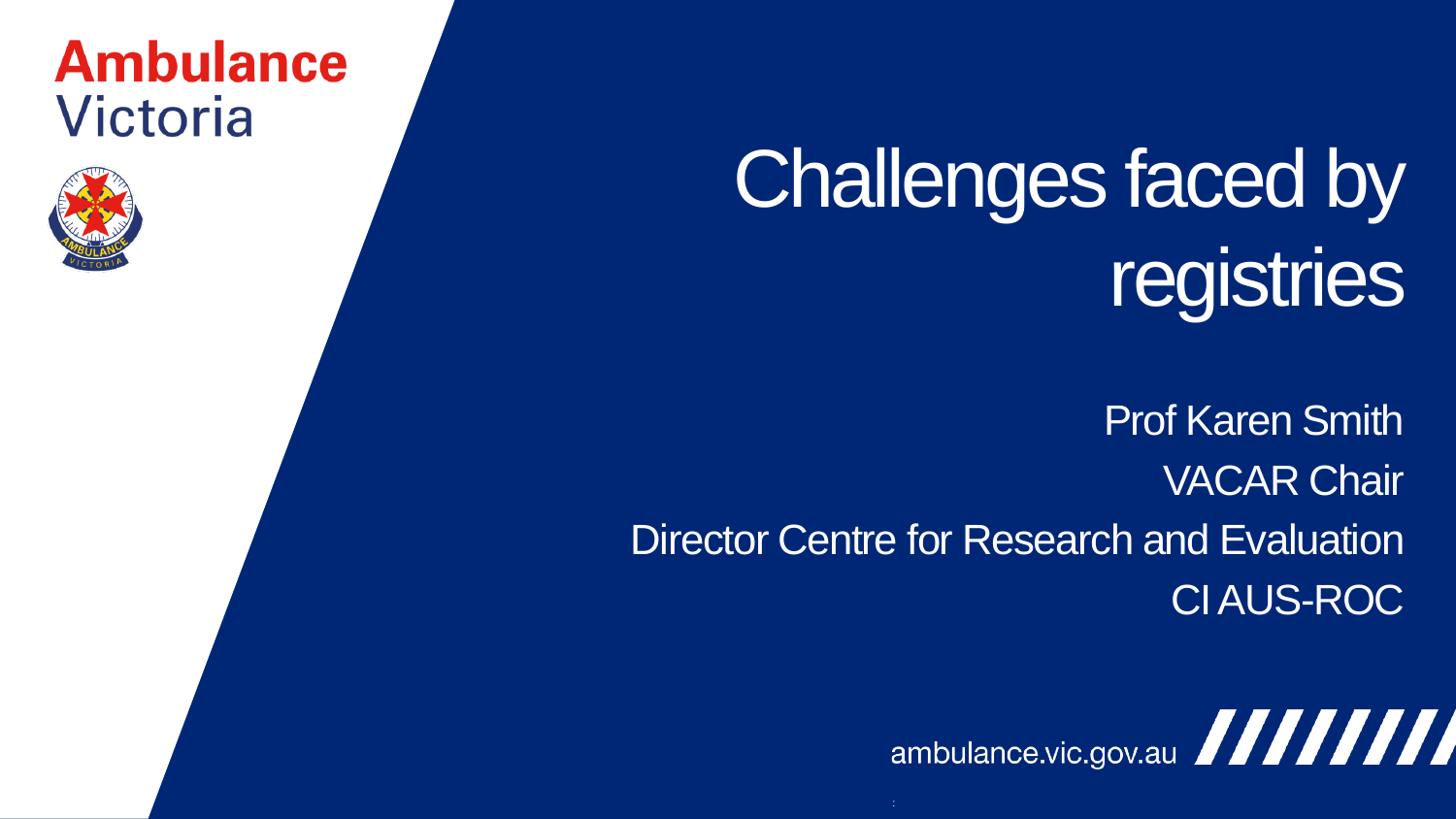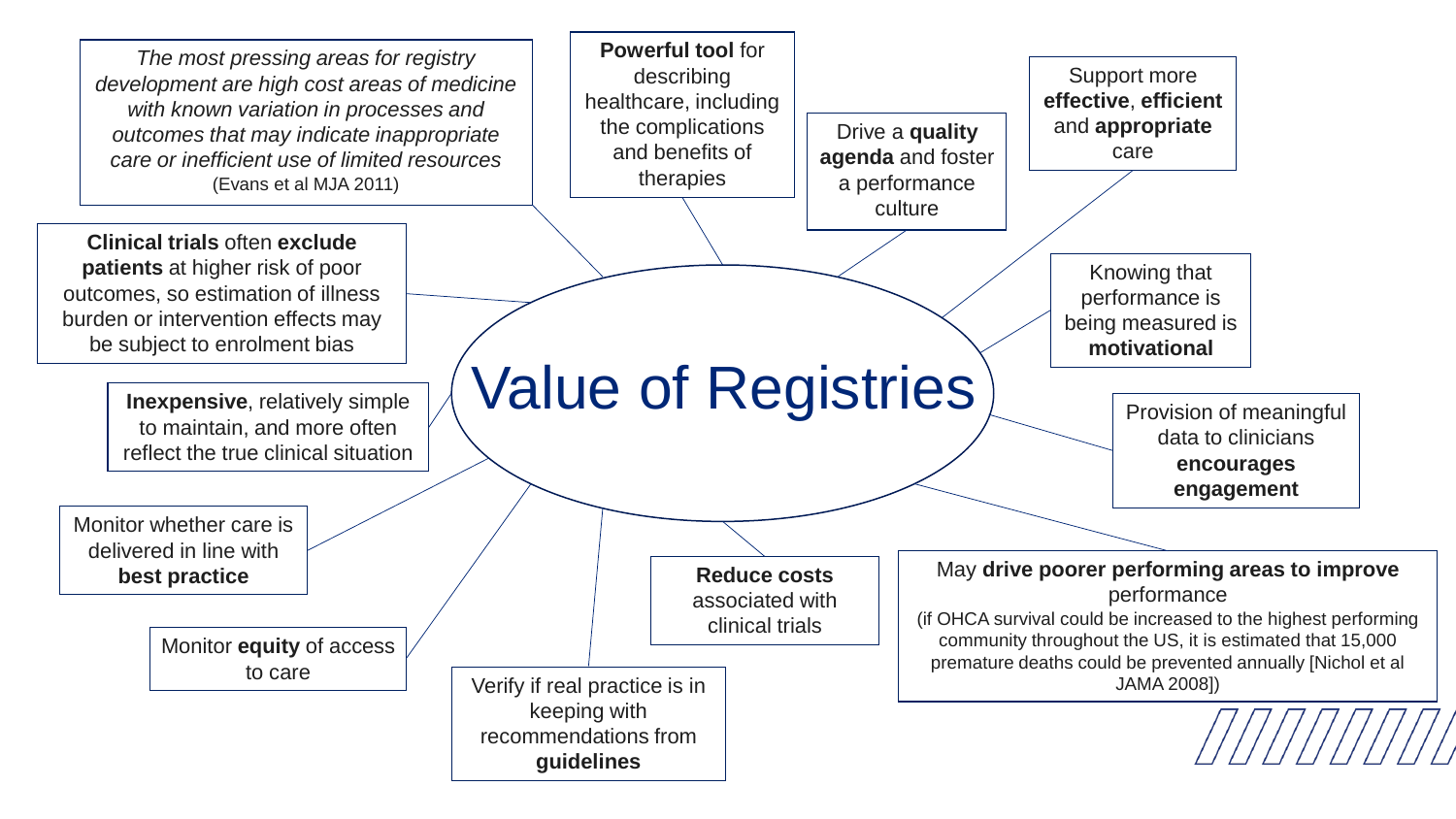## Economic value of clinical quality registries

**Australian Commission on Safety and Quality in Health Care Nov 2016**

- ▶ Examined 5 Australian clinical quality registries
- ▶ Each of the 5 clinical quality registries improved clinical practice at a relatively low cost, leading to a significant net positive return on investment
- Benefit to cost ratios ranged from 2:1 to 7:1
- Minimum expected benefit to cost ratio would be 4:1 if full national coverage were achieved by all 5 clinical quality registries
- Also likely to be more individual practitioner, cultural and systems levels benefits not captured in study

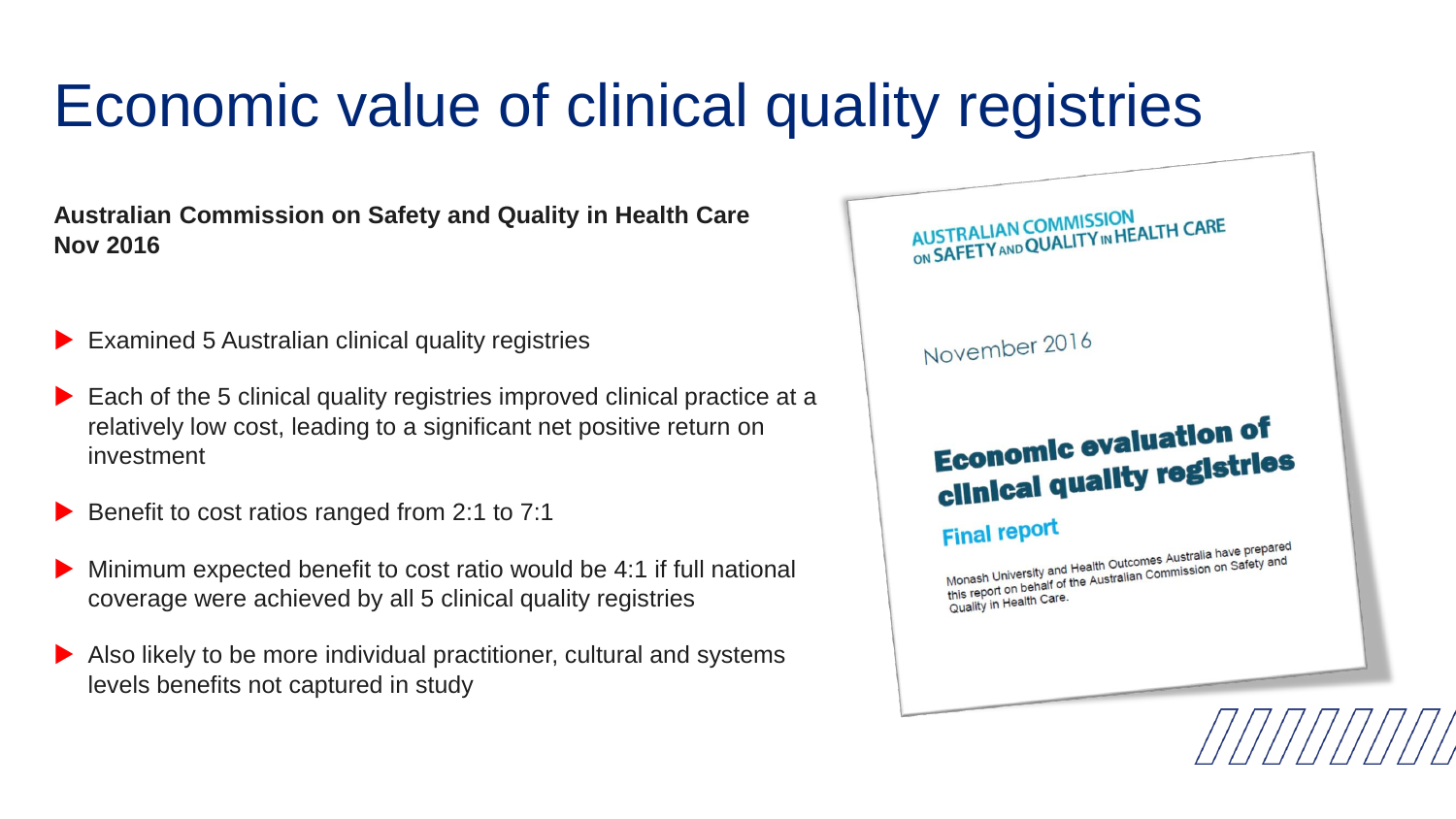

The Australian Resuscitation Outcomes Consortium (Aus-ROC)

**Centre of Research Excellence (CRE) funded by the National Health and Medical Research Council (NHMRC)**

**Mission: to provide infrastructure and project support for clinical trials and outcomeoriented research in the area of out-of-hospital cardiac arrests**

Major objective

**Develop an Australian and New Zealand cardiac arrest registry, or Epidemiological-registry (i.e. Epistry)**

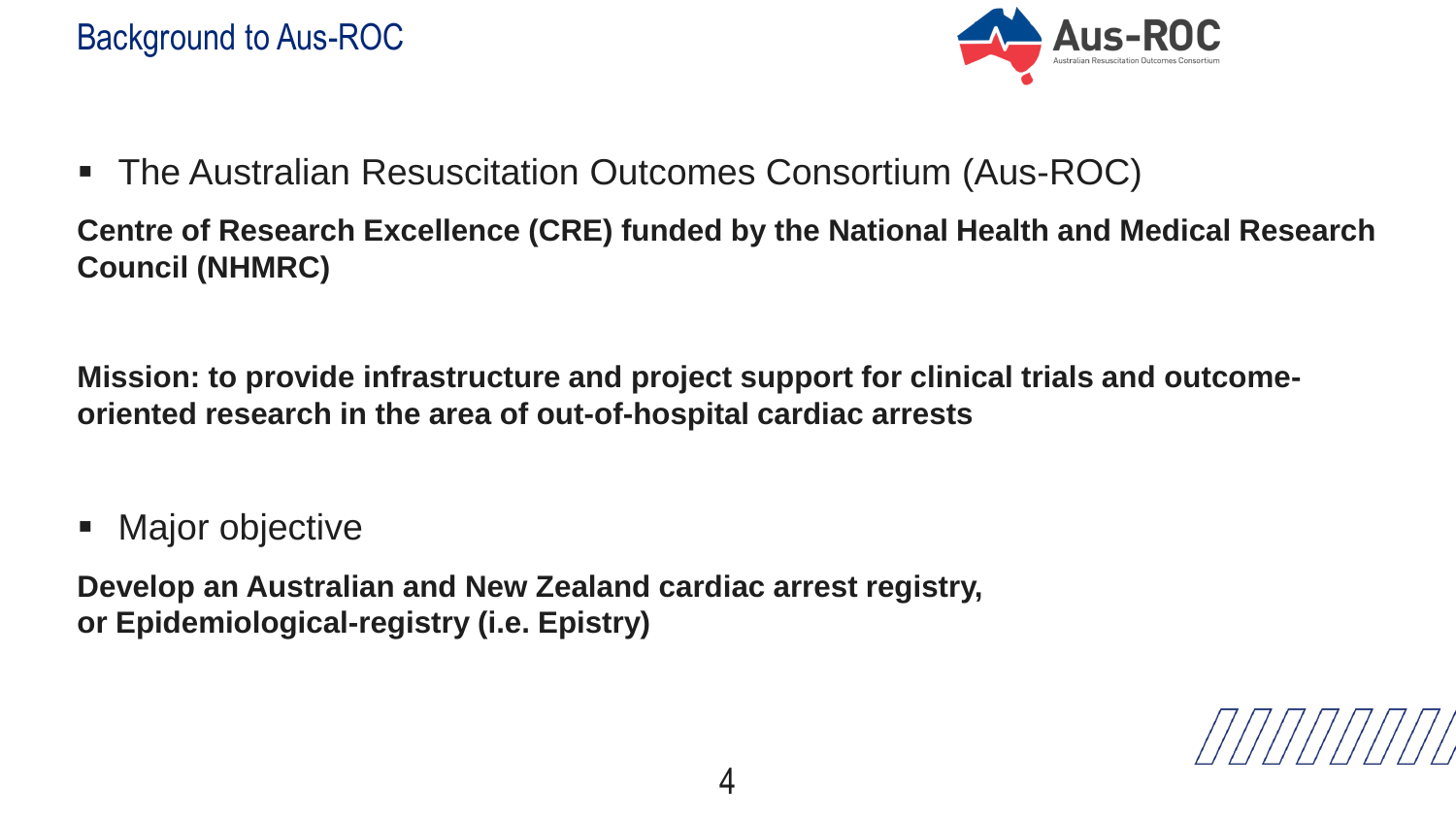### Aus-ROC Australian and New Zealand Epistry

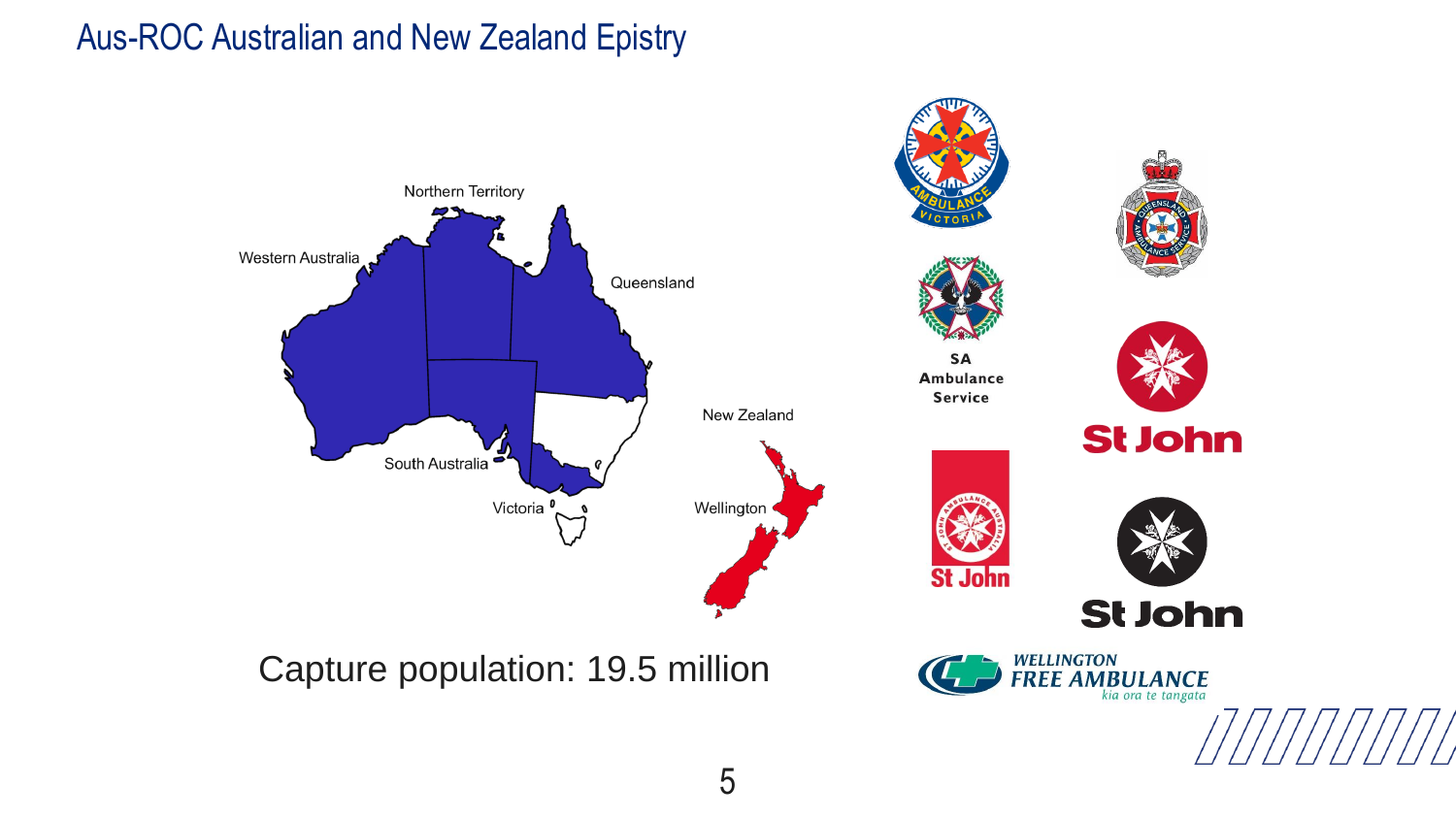### Aus-ROC Australian and New Zealand Epistry

|                                                    | Australia                           |             |               |               |               | New Zealand  |            |
|----------------------------------------------------|-------------------------------------|-------------|---------------|---------------|---------------|--------------|------------|
|                                                    | <b>SAAS</b>                         | AV          | <b>SJAWA</b>  | QAS           | SJANT+        | <b>SJNZ</b>  | <b>WFA</b> |
| Service area<br>population                         | 1 685 71410                         | 5 841 66710 | 2 573 38910   | 4 722 44710   | 210 000       | 4 018 37011  | 491 38011  |
| Geographical<br>area $(km^2)$                      | 984 179.812                         | 227 495.513 | 2 526 417.914 | 1 725 825.915 | 1 353 163.916 | 261 521.917  | 8130.118   |
| Population<br>density<br>(persons)<br>per $km^2$ ) | 1.71                                | 25.68       | 1.02          | 2.74          | 0.18          | 15.37        | 60.44      |
| Employment type                                    |                                     |             |               |               |               |              |            |
| Full time                                          | 784 (33%)                           | 2578 (63%)  | 655 (18%)     | 3083 (80%)    | 152 (88%)     | 1168 (52%)   | 226(55%)   |
| Part time                                          | 211 (9%)                            | 240 $(6%)$  | 57 $(1\%)$    | 182 (5%)      | $2(1\%)$      | 97(4%)       | 64 (16%)   |
| Casual                                             | 70(3%)                              | 172(4%)     | $0(0\%)$      | 273(7%)       | 8(5%)         | 455 $(20\%)$ | 30(7%)     |
| Volunteer                                          | 1286 (55%)                          | 1103 (27%)  | 2968 (81%)    | 323 (8%)      | 10(6%)        | 536 (24%)    | 92(22%)    |
|                                                    | Total of number of paramedics with: |             |               |               |               |              |            |
| $BLS$ -only $\ddagger$                             | 1469 (64%)                          | $30(1\%)$   | 2968 (82%)    | 235(8%)       | 48 (28%)      | 1288 (59%)   | 47 (37%)   |
| <b>ALS</b>                                         | 657(29%)                            | 2473 (83%)  | 655 (18%)     | 2697 (87%)    | 113 (66%)     | 633 (29%)    | 56.5 (44%) |
| Intensive<br>care<br>training                      | 173 (7%)                            | 488 (16%)   | $8(0\%)$      | 161(5%)       | 11 $(6%)$     | 262(12%)     | 25(19%)    |

Beck B, *et al.* 'A description of the ambulance services participating in the Aus-ROC Australian and New Zealand out-of-hospital cardiac arrest Epistry'. *Emergency Medicine Australasia*, 2016; 28:673-683.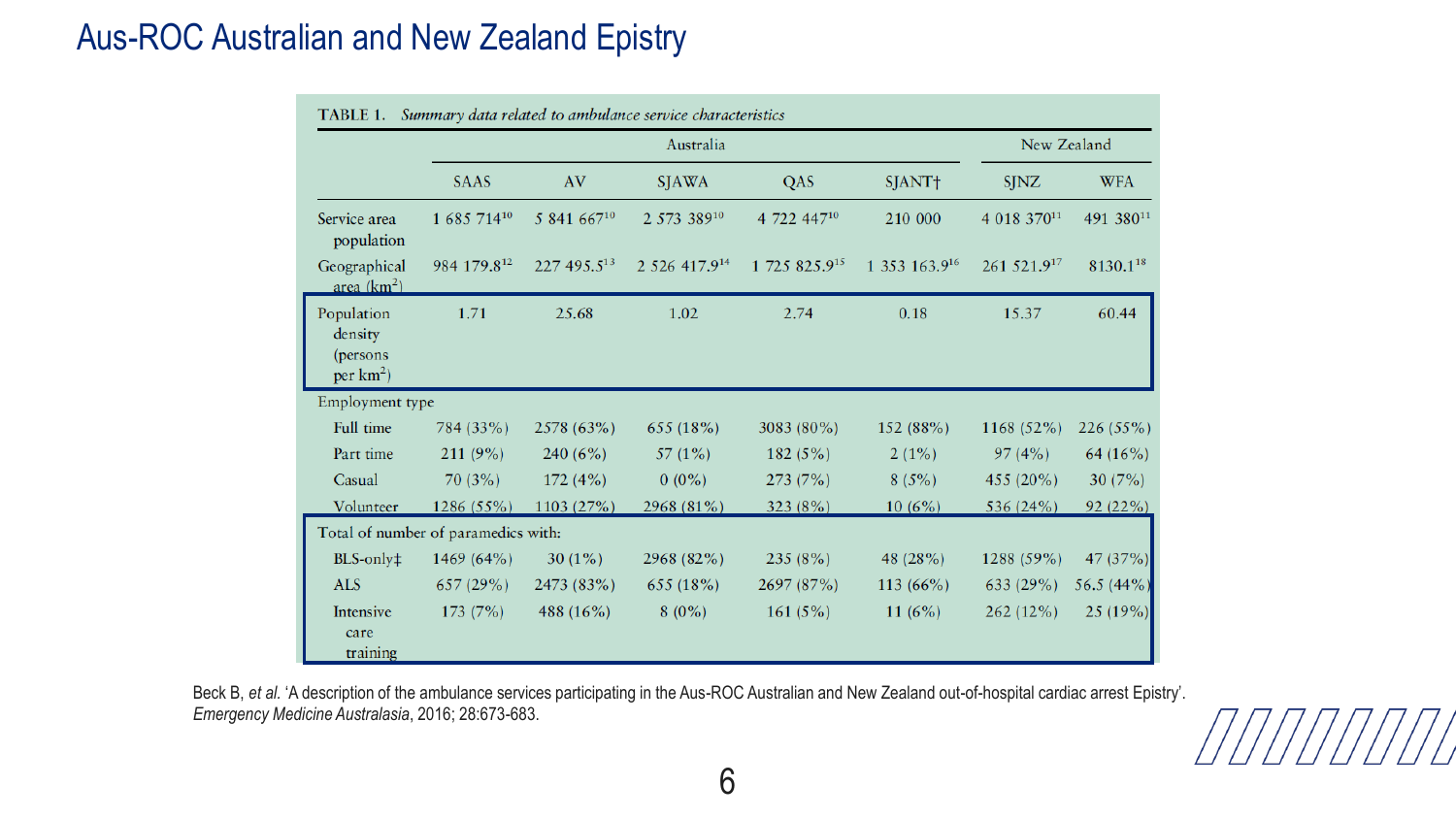## **Challenges**

#### • **Definitions**

- Cardiac arrest (eg bystander CPR but ROSC on EMS arrival, <1 minute CPR by EMS)
- Resuscitation commenced by EMS (some registries exclude early termination)
- **Case capture**
	- Variable incidence rates- reflective of incomplete capture?
	- Biased sampling?
- **Outcome measures**
	- Hospital discharge versus 30 day survival
	- Using death registry for survival data (incomplete linkage). How test?

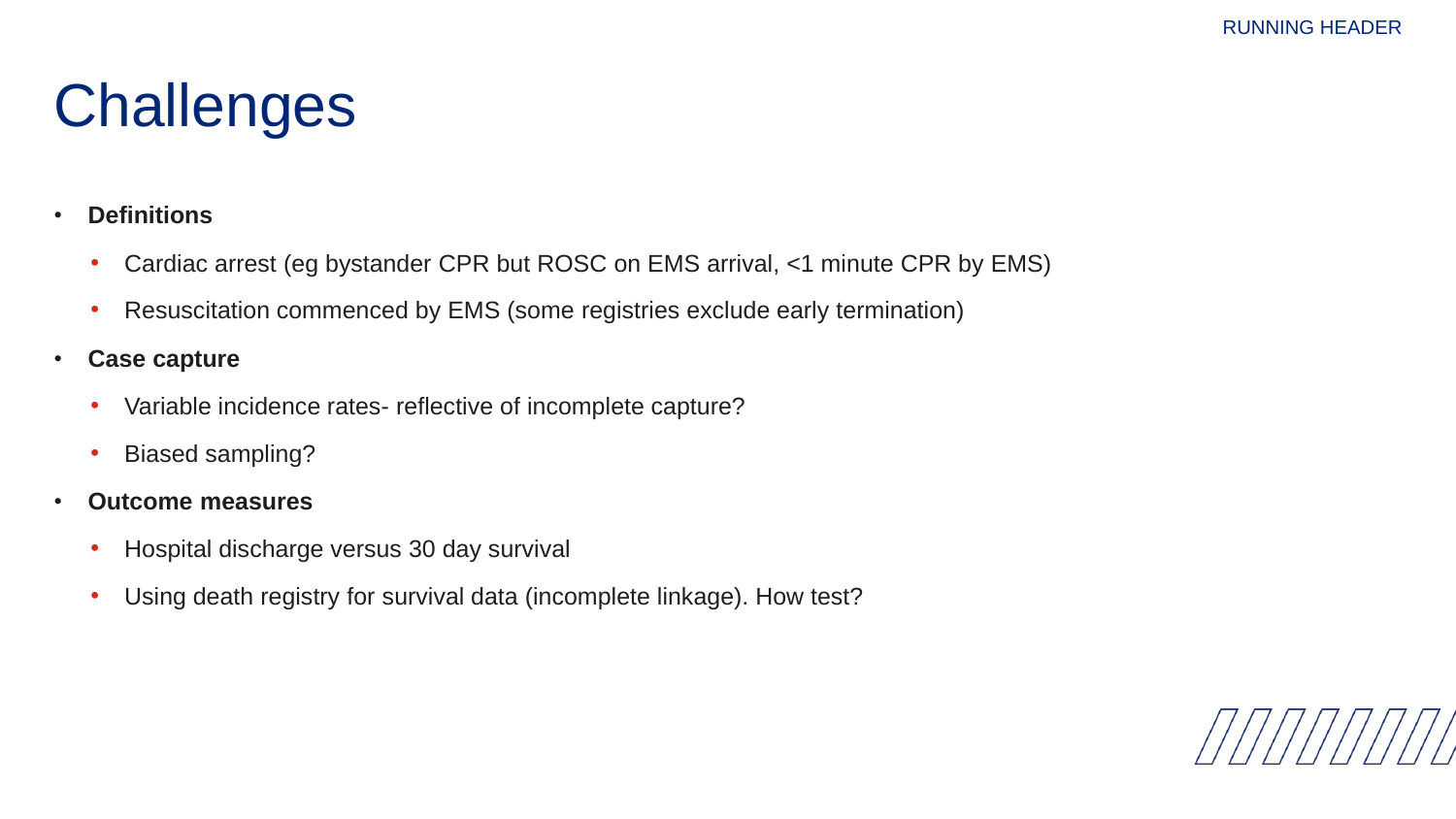## Challenges cont

#### • **Infrastructure**

- Cost and onus is on contributing organisations in tight health budget
- Added burden / cost to services (need to see value for cost and effort). Cant be used to the same level as local registries for clinical quality improvement
- **Variation in Quality**
	- May have registries contributing with very tight and extensive quality control measures versus other less mature registries
	- National registry limited ability / visibility to check data
- **Data Governance and access**
	- Limited to host organisation?
- **Authorship**
	- How manage authorship, opportunity to analyse, opportunity to lead and write projects/papers? (ROC have a 29 page document dedicated to this)

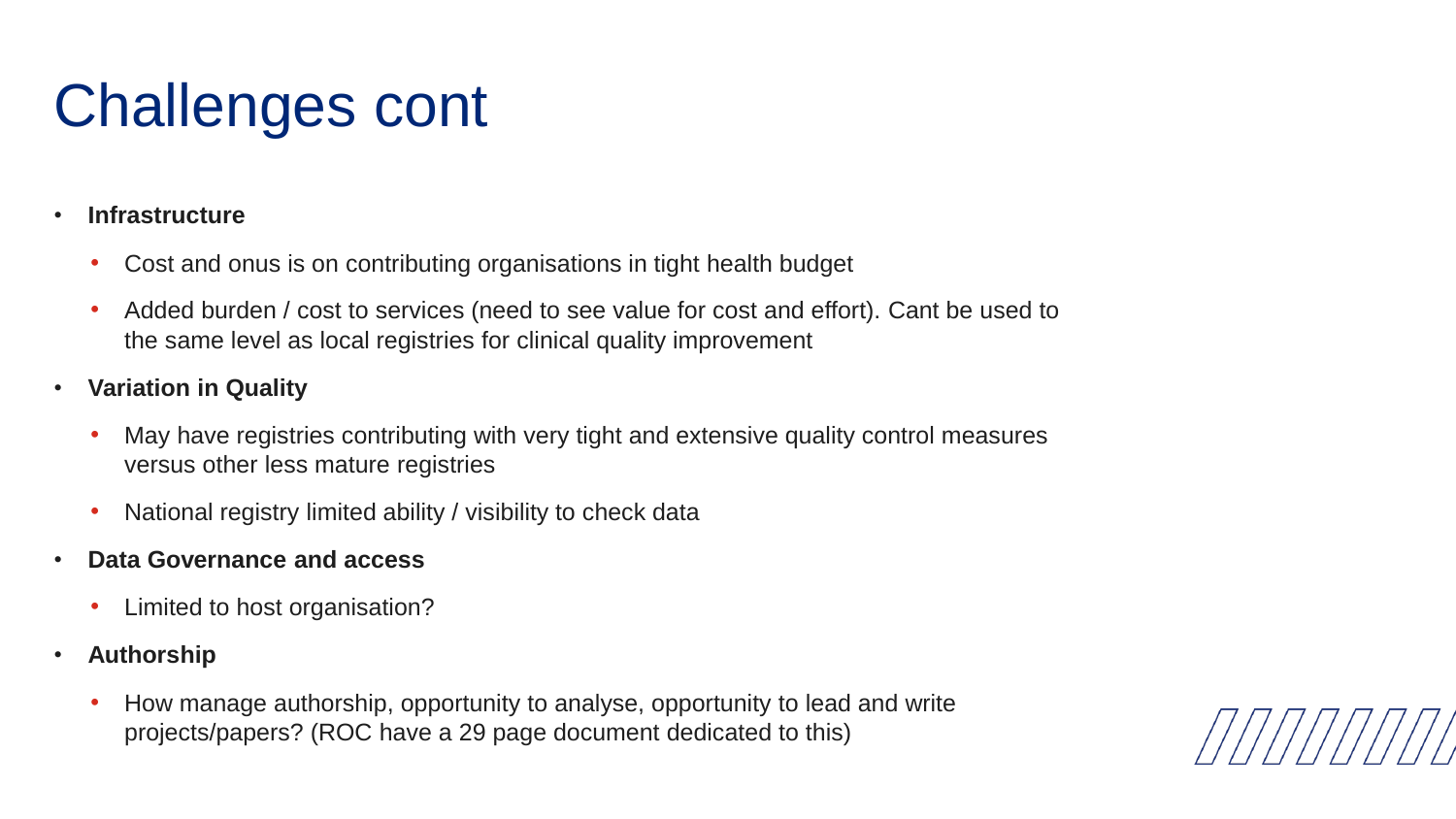## Challenges cont

- **Outcomes and benchmarking**
	- How interpret results given the challenges faced and the inability to QC in detail?
	- Analysis performed by member that not close to data / interpretation issues?
	- Results can gain attention of Board/ Gvt need proper data limitation explanations
	- How risk adjust to allow meaningful benchmarking? this is a key question
	- Recent grant:
		- Establish a robust risk adjustment strategy for comparing and benchmarking outcome data across services
		- Determining what level of variation across services is explained by potentially modifiable variables
		- Quantifying the likely survival gains if modifiable factors were optimised across Australia / NZ
- **Research and priority setting**
	- Similar issues as to authorship inclusiveness how agree on priorities?
	- How manage when local registry research projects and national registry research projects overlap too much?